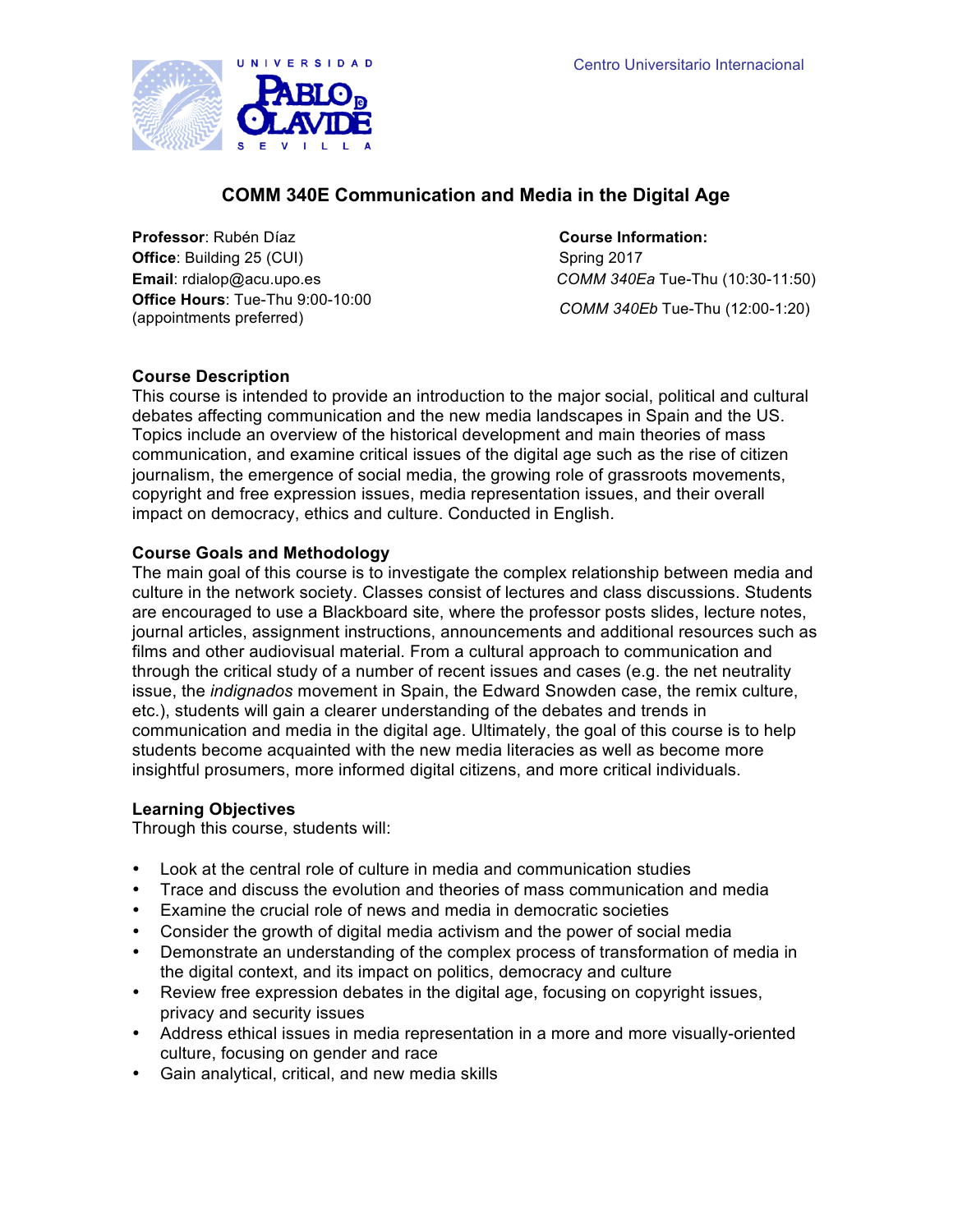### **Required Texts**

There is no textbook required for this course. However, there are required readings that will be available from the Blackboard site of the course. We will use a number of book chapters, academic articles, and new stories. Be sure to read the material assigned for each session. Check out the *Course Contents* section where all readings are indicated for each class.

# **Course Requirements and Grading**

#### Participation & Readings (15%)

Students are required to actively discuss and come prepared to class, keeping current with the readings provided by the professor. In-class discussions will be encouraged at all sessions. Likewise, students may be required to participate and engage in discussions in the Blackboard course site. Class participation will therefore be graded according to the students' previous readings and reflections about the provided texts and shown screenings. Active participation means not only attendance (*being there* ≠ *participation*) but discussion with relevant basis (text-based and not just random personal experience and background), asking and answering questions in class and in Blackboard, engaging in class and online discussions and dialogues with class mates, questioning information presented and discussed. Students are expected to keep current with the readings and come to class prepared to discuss the assignment.

#### Quizzes (x2) (15%)

Students are required to complete 2 quizzes (covering from Unit 1 to Unit 3) that will be scheduled within the first half of the semester (see the course schedule below). These tests are aimed at evaluating the students' knowledge of the different topics covered. The quizzes will be based on the information from the readings and the material presented and discussed in class. It may include multiple-choice questions, true or false questions, definitions, or short questions.

#### Debates (x2) (15%)

There will be 2 in-class pro/con debates (Unit 6 and Unit 7). Every student will be expected to do some research around certain dilemmas, and participate in each debate. The debate topic will be distributed in advance, and the "pro" and "con" sides will be assigned. Students will then have to plan with their team by developing arguments for their assigned position, as well as by anticipating arguments for their opponents' position and developing responses.

#### Papers (x4) (20%)

Students are required to write 4 papers, approximately 2-3 pages long each. Students receive recommended essay questions from the professor in order to test students' ability to establish thoughtful reactions regarding the topics covered. Papers must be submitted electronically via Blackboard. Papers submitted by email or in paper will not be accepted. Format: PDF submitted via Blackboard (only). Use 11-point Times New Roman or Arial font, double-spaced paragraphs.

#### In Pairs / Small Group Presentation (15%)

Students are required to prepare a 10-minute oral presentation (in pairs or small groups) on an assigned topic or a reading throughout the course. On the day of their presentation each student has to submit an outline and a one-page summary of their part of the presentation. Students will be graded individually. Outline and summary are expected to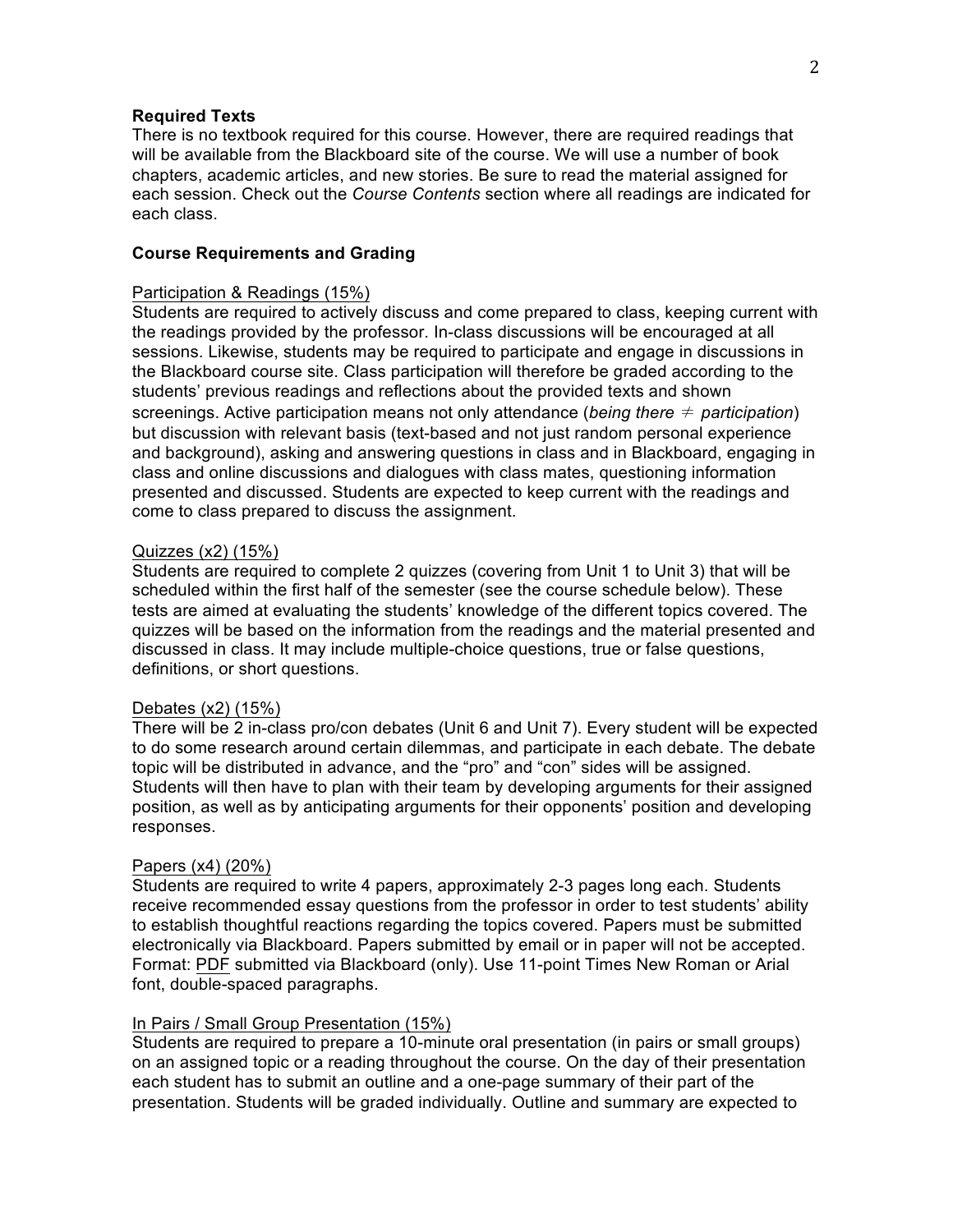be submitted electronically via Blackboard. Those texts submitted by email or in paper will not be accepted. Format: PDF submitted via Blackboard (only). Use 11-point Times New Roman or Arial font, double-spaced paragraphs.

## Cumulative Final Exam (20%)

The final exam evaluates students' ability to critically write on the material covered in class, and to make thought-provoking links among the different topics discussed. The test will consist on a 4-page long essay on one of the different topics that the professor will previously announce in class. The date of the final exam cannot be changed.

Your final grade will be calculated as follows:

15% — Participation  $15\%$  — Quizzes (x2)  $15\%$  — Debates (x2) 20% — Papers (x4) 15% — Group presentation 20% — Final exam

*Grade Conversion Scale:*

| Spanish<br>Grade: | 10 | $9.5 - 9.9$ | $9 - 9.4$ | $8.5 - 8.9$ | $8 - 8.4$ | 7.5-7.9 | 7-7.4 | 6.5-6.9 | $6 - 6.4$ | $5.5 - 5.9$ | $5 - 5.4$         | $0 - 4.9$ |
|-------------------|----|-------------|-----------|-------------|-----------|---------|-------|---------|-----------|-------------|-------------------|-----------|
| U.S.<br>grade:    | A+ |             | A         | $B+$        | В         | D       | B-    | С+      | ັ         | ╰           | ∽<br>$\checkmark$ |           |

## **General Course Policies**

Students are expected to turn off and put away mobile phones. Computers are ok but strictly limited to learning purposes. Students are not allowed to eat in the classroom. Please eat before or after class.

# **Attendance and Punctuality**

Attendance is mandatory. More than 3 unexcused absences will result in the lowering of the final grade. Students with more than 2 such absences may not challenge the final grade received. Punctuality is required – lateness will be penalized by  $\frac{1}{2}$  absence (over 15 mins) or 1 absence (over 30 mins).

No classes will be held on the following days:

- *Día de Andalucía* Tuesday, Feb. 28
- *Semana Santa* April 10- 14
- *Feria de Abril* April 30-May 5

# **Academic Dishonesty**

Academic integrity is a guiding principle for all academic activity at Pablo de Olavide University. Cheating on exams and plagiarism (which includes copying from the internet) are clear violations of academic honesty. A student is guilty of plagiarism when he or she presents another person's intellectual property as his or her own. The penalty for plagiarism and cheating is a failing grade for the assignment/exam and a failing grade for the course. Avoid plagiarism by citing sources properly (using footnotes or endnotes and a bibliography).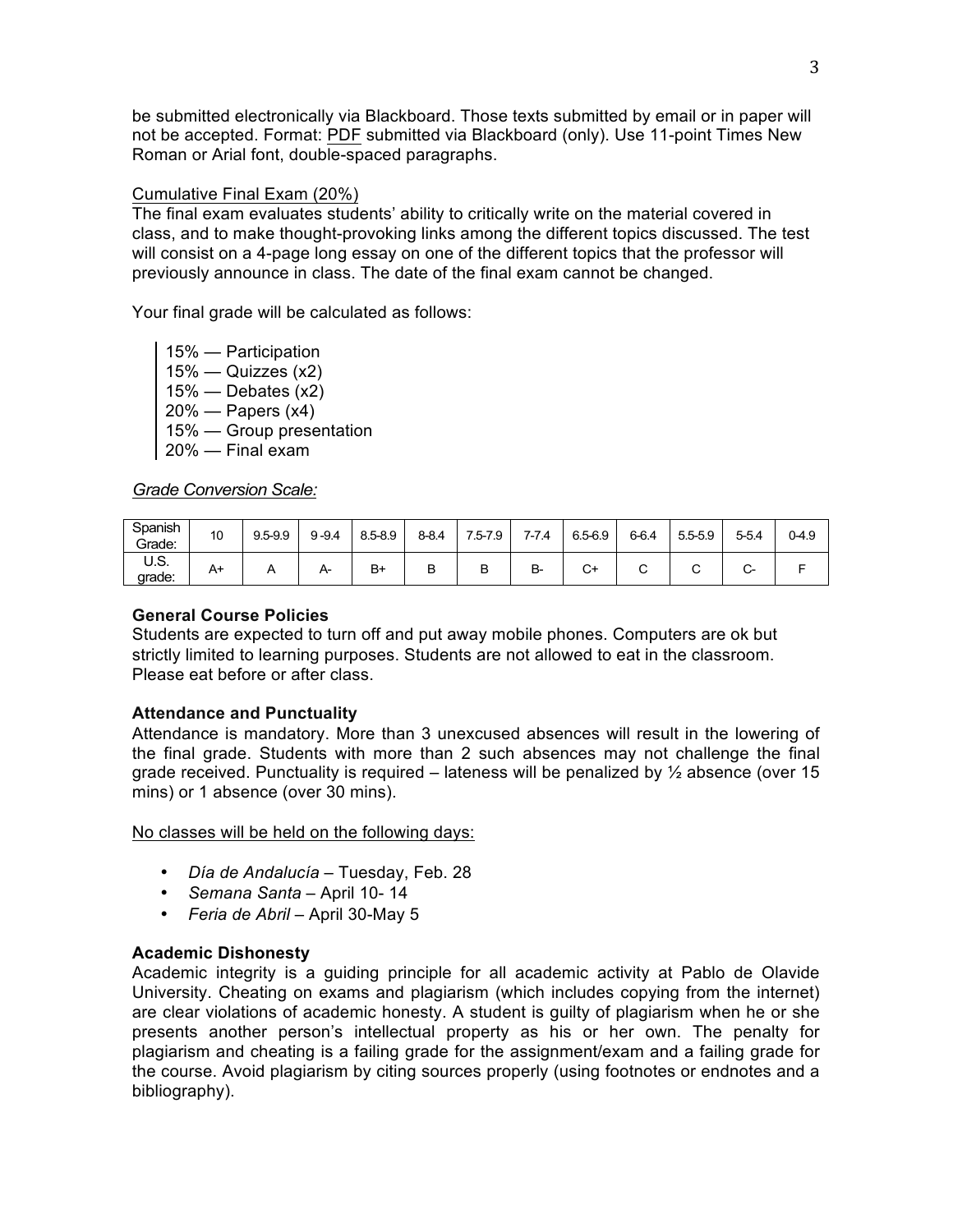## **Students with Disabilities**

If you have a disability that requires special academic accommodation, please speak to your professor within the first three weeks of the semester in order to discuss any adjustments. It is the student's responsibility to provide the International Center with documentation confirming the disability and the accommodations required (if you have provided this to your study abroad organization, they have most likely informed the International Center already but please confirm).

## **Behavior Policy**

Students are expected to show integrity and act in a professional and respectful manner at all times. A student's attitude in class may influence his/her participation grade. The professor has a right to ask a student to leave the classroom if the student is unruly or appears intoxicated. If a student is asked to leave the classroom, that day will count as an absence regardless of how long the student has been in class.

# **Course Contents**

Unit 1. Introduction to Communication and Media Studies

Unit 2. A Brief History of Communication and Mass Media

Unit 3. Theories of Mass Communication

Unit 4. The Media Industry's Transformation

Unit 5. Social Media and a (New) Public Sphere

Unit 6. The Digital Age: A Participatory Culture?

Unit 7. On Transparency and Freedom of Speech in the Digital Age

Unit 8. The "Copyright Wars" and the Remix Culture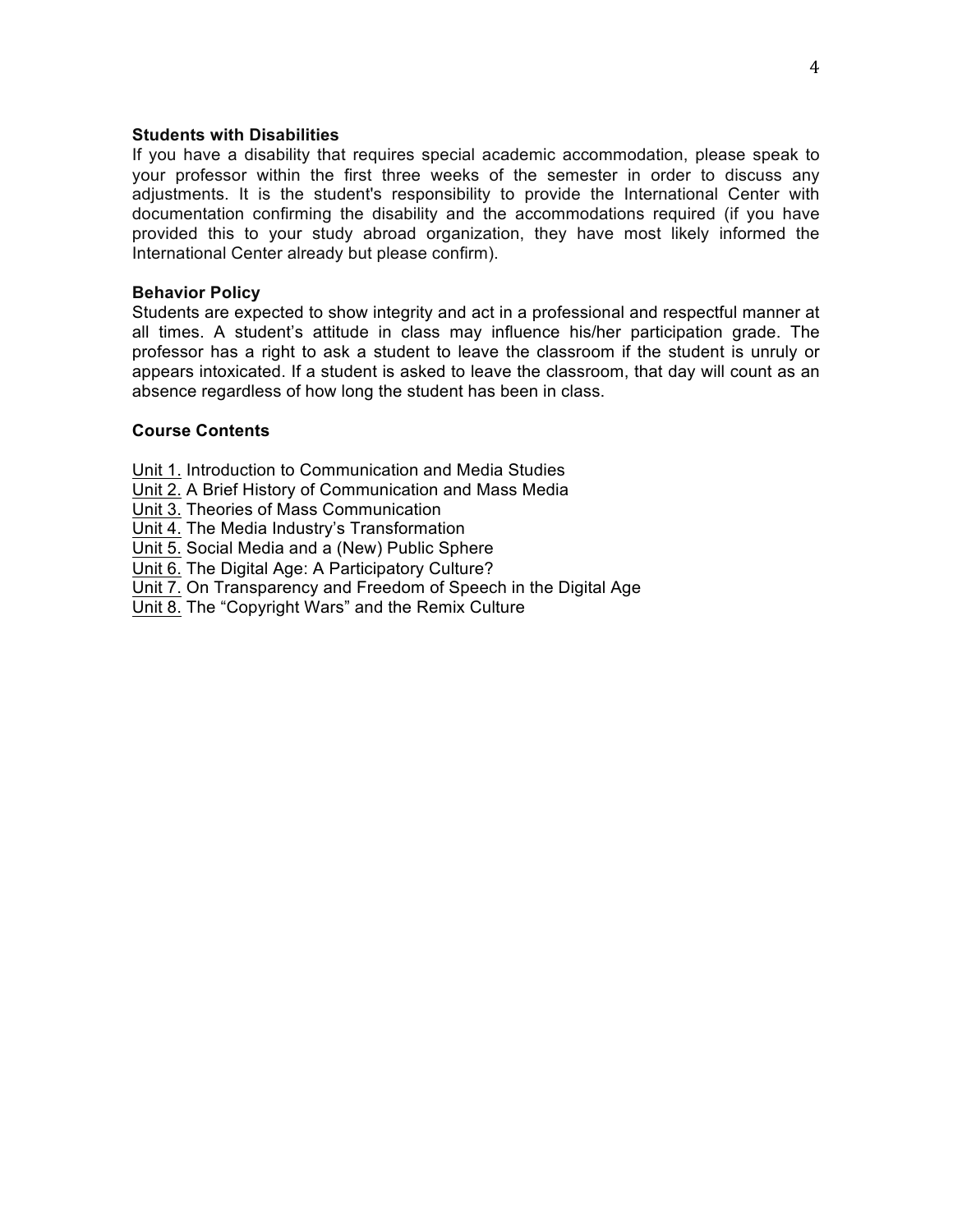#### **UNIT 1**

## **CLASS #1** *Thursday, January 26*

Course introduction, syllabus overview, and course expectations: main goals, course policies, requirements, evaluation guidelines, and grading.

## **CLASS #2** *Tuesday, January 31*

Introduction to Communication and Media Studies *Reading*: McLuhan, 'Introduction'; 'The Medium is the Message'; and 'The Gadget Lover: Narcissus as Narcosis' In *Understanding Media: The Extensions of Man*

### **UNIT 2**

## **CLASS #3** *Thursday, February 2*

A Brief History of Communication and Mass Media *Reading*: McQuail (2010) 'The Rise of Mass Media' In *Mass Communication Theory*

**CLASS #4** *Tuesday, February 7*

A Brief History of Communication and Mass Media *Screening*: *The Machine that Made Us* (Stephen Fry, 2008, 59 min.)

#### **CLASS #5** *Thursday, February 9*

A Brief History of Communication and Mass Media *Reading*: Flichy, P. (2006) "New media history", In L. Lievrouw and S. Livingstone (eds), *The Handbook of New Media*

## **UNIT 3**

#### **CLASS #6** *Tuesday, February 14*

Theories of Mass Communication: Media Effects *Reading*: McQuail (2010) 'Processes and models of media *effects'* In *Mass Communication Theory*

**QUIZ 1 (UNIT 1&UNIT 2)**

# **CLASS #7** *Thursday, February 16*

Theories of Mass Communication: Media Effects *Reading*: McQuail (2010) 'Social-Cultural Effects' In *Mass Communication Theory*

## **CLASS #8** *Tuesday, February 21*

Theories of Mass Communication: Media Effects *Reading*: McQuail (2010) '*News*, Public Opinion and Political Communication' In *Mass Communication Theory Reading*: *Ten things wrong with the media effects model*  http://www.theory.org.uk/david/effects.htm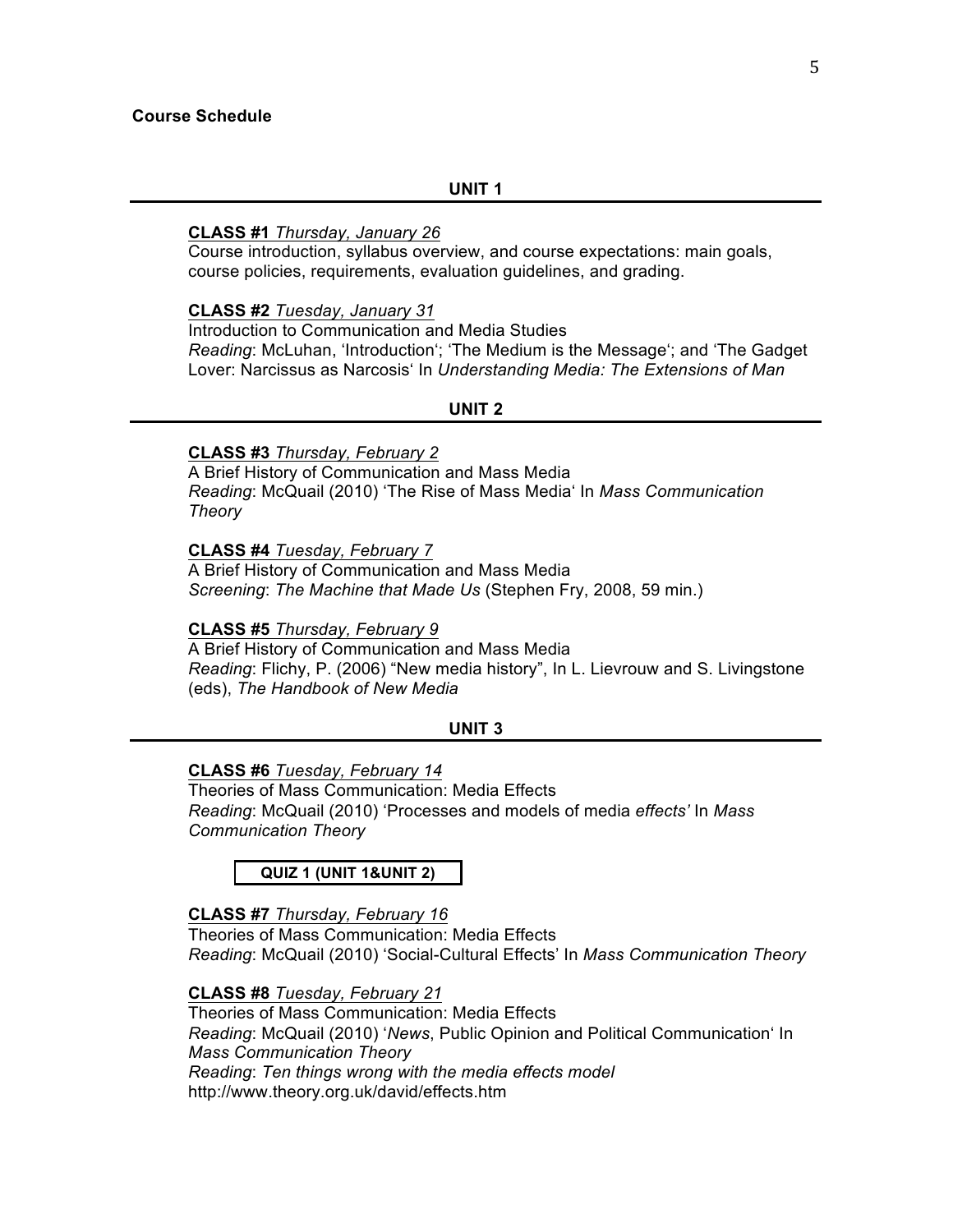## **CLASS #9** *Thursday, February 23*

The Media Industry's Transformation (The New York Times, USA) *Screening*: *Page One: Inside The New York Times* (Andrew Rossi, 2011, 1h 40m) (part 1)

**QUIZ 2 (UNIT 3)**

## **CLASS #10** *Thursday, March 2*

The Media Industry's Transformation (The New York Times, USA) *Screening*: *Page One: Inside The New York Times* (Andrew Rossi, 2011, 1h 40m) (part 2)

*Reading*: Taylor (2014) "What We Want" In *The People's Platform. Taking Back Power and Culture in the Digital Age*

## **CLASS #11** *Tuesday, March 7*

The Media Industry's Transformation (eldiario.es, Spain) *Reading*: Bécquer Seguín and Sebastiaan Faber (2015) "The Spanish Media Are the Worst in Europe. These Upstarts Are Trying to Change That" https://www.thenation.com/article/the-spanish-media-are-the-worst-in-europethese-upstarts-are-trying-to-change-that *Reading:* Juan Luis Sánchez (2016) "Your Predictions Are Our Present" *http://www.niemanlab.org/2016/12/your-predictions-are-our-present/*

## **UNIT 5**

## **CLASS #12** *Thursday, March 9*

Social Media and a (New) Public Sphere Reading: Habermas (1964) *The Public Sphere: An Encyclopedia Article Reading*: Shirky (2011) "The political power of social media" In *Foreign Affairs*

**PAPER 1 DUE**

## **CLASS #13** *Tuesday, March 14*

Social Media and a (New) Public Sphere *Reading*: Papacharissi (2002) "The Virtual Sphere: The Internet As a Public Sphere" In *New Media & Society*

#### **UNIT 6**

#### **CLASS #14** *Thursday, March 16*

The Digital Age: A Participatory Culture? *Reading*: Taylor (2014) "Unequal uptake" In *The People's Platform. Taking Back Power and Culture in the Digital Age*

**CLASS #15** *Tuesday, March 21*

The Digital Age: A Participatory Culture? *Reading*: Morozov (2010) "Why Kierkegard hates slacktivism" In *The net delusion: How not to liberate the world*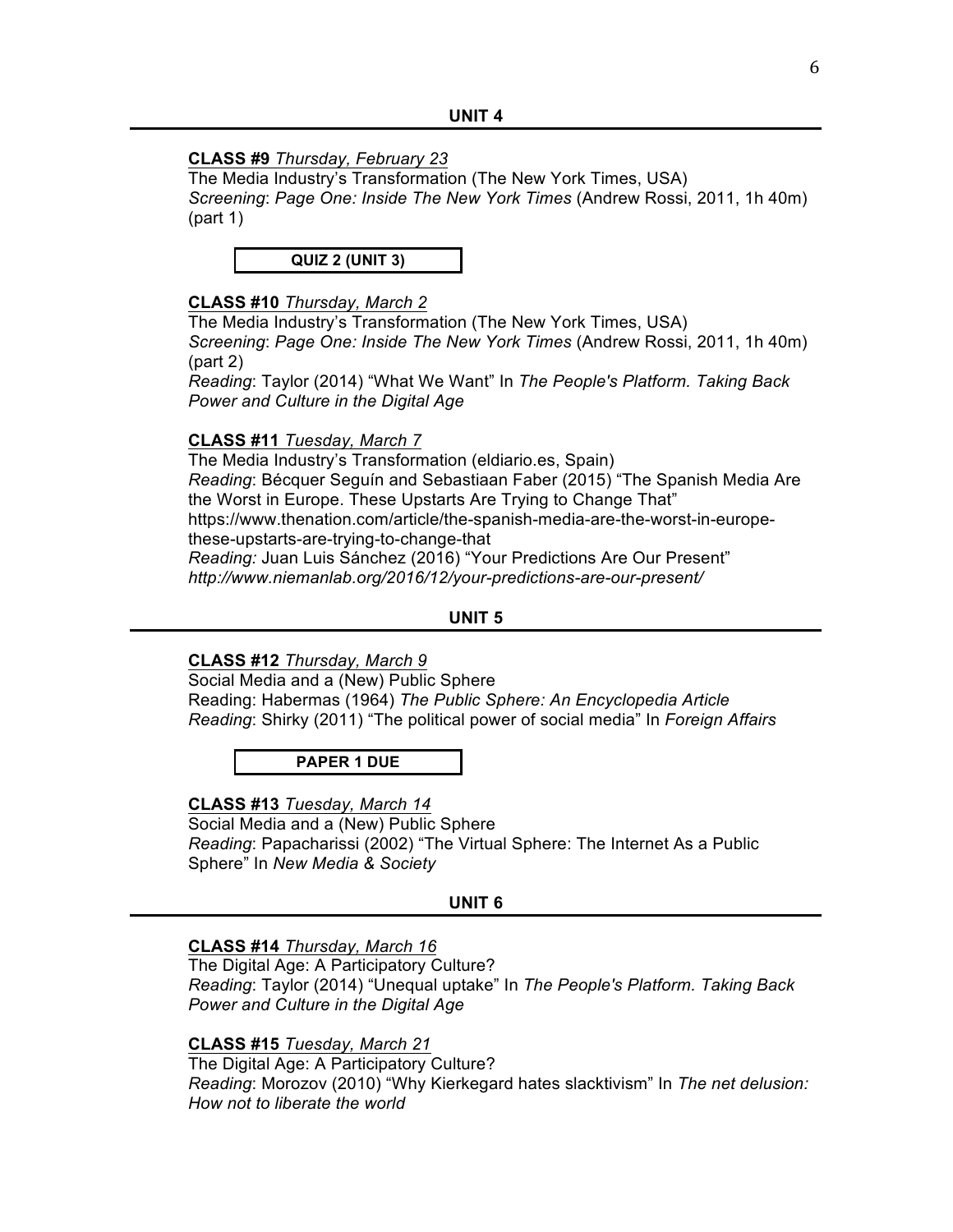*Reading*: Jenkins (2013) "What constitutes meaningful participation" In *Spreadable Media. Creating Value and Meaning in a Networked Culture*

#### **CLASS #16** *Thursday, March 23*

The Digital Age: A Participatory Culture? *Reading*: Tufekci, Zeynep. (2014). "Social Movements and Governments in the Digital Age: Evaluating a Complex Landscape" In *Journal of International Affairs* Working in groups to prepare pro-con debate

## **CLASS #17** *Tuesday, March 28*

The Digital Age: A Participatory Culture?

### **DEBATE 1 + PAPER 2 DUE**

#### **UNIT 7**

**CLASS #18** *Thursday, March 30*

On Transparency and Freedom of Speech in the Digital Age

## **CLASS #19** *Tuesday, April 4*

On Transparency and Freedom of Speech in the Digital Age *Case study*: Edward Snowden and the NSA spying scandal *Screening: Citizenfour* (Laura Poitras, 2014) (Excerpt) Working in groups to prepare pro-con debate

#### **CLASS #20** *Thursday, April 6*

On Transparency and Freedom of Speech in the Digital Age

**DEBATE 2 + PAPER 3 DUE**

#### **UNIT 8**

## **CLASS #21** *Tuesday, April 18*

The "Copyright Wars" *Reading*: Lessig (2014) "Remix: How Creativity Is Being Strangled by the Law" In Mandiberg, *The Social Media Reader*

## **CLASS #22** *Thursday, April 20*

The "Copyright Wars" *Reading*: Taylor (2014) "The Double Anchor" In *The People's Platform. Taking Back Power and Culture in the Digital Age*

**CLASS #23** *Tuesday, April 25* The "Copyright Wars"

*Screening: RIP: A Remix Manifesto (part 1)*

**CLASS #24** *Thursday, April 27* Remix Culture *Screening: RIP: A Remix Manifesto (part 2)*